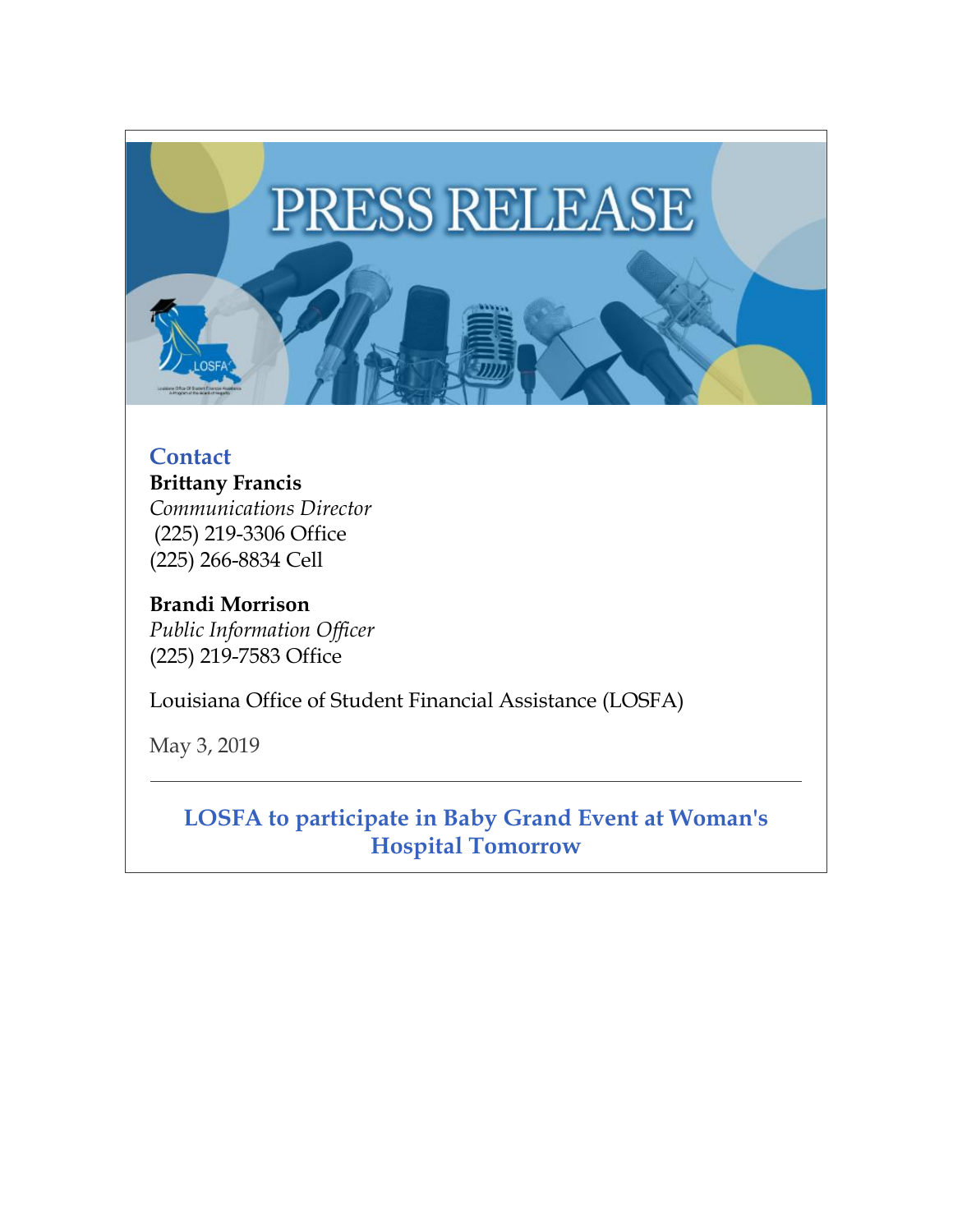

**Baton Rouge -** Tomorrow, May 4, the Louisiana Office of Student Financial Assistance (LOSFA) will join local baby and mom-to-be based vendors at this Saturday's Spring Baby Grand event, hosted by Baton Rouge's Woman's Hospital.

LOSFA has been participating in this community event for over five years. Staff

at LOSFA will provide beneficial information on the benefits of opening a START (Louisiana's Student Tuition Assistance & Revenue Trust) 529 College Savings account to hundreds of parents and their families.

The **[START Saving Program](https://www.startsaving.la.gov/)** is an innovative saving plan designed to help families contend with the growing cost of educating their children. By the time an infant is at least 18 years old, it could cost the parent(s) of that infant as much as \$174,000 to pay the costs of attending a Louisiana public university just for an undergraduate degree.

"As Louisiana's State Treasurer, a father of two, and the husband of a former teacher and school administrator, I understand the financial burden families may face when planning for their children's futures," said State Treasurer John M. Schroder. "I encourage the citizens of Louisiana to take advantage of the START program in an effort to ensure that our state's children receive the best education."

Louisiana matches anywhere from two to 14 percent of deposits each year, depending upon the income of the account owner. In addition, account owners can deduct up to \$2400 deposited to their START account from their state taxes each year (\$4800 for married couples filing jointly).

An account owner can use funds from their account for qualified higher education expenses such as tuition and fees, room and board,